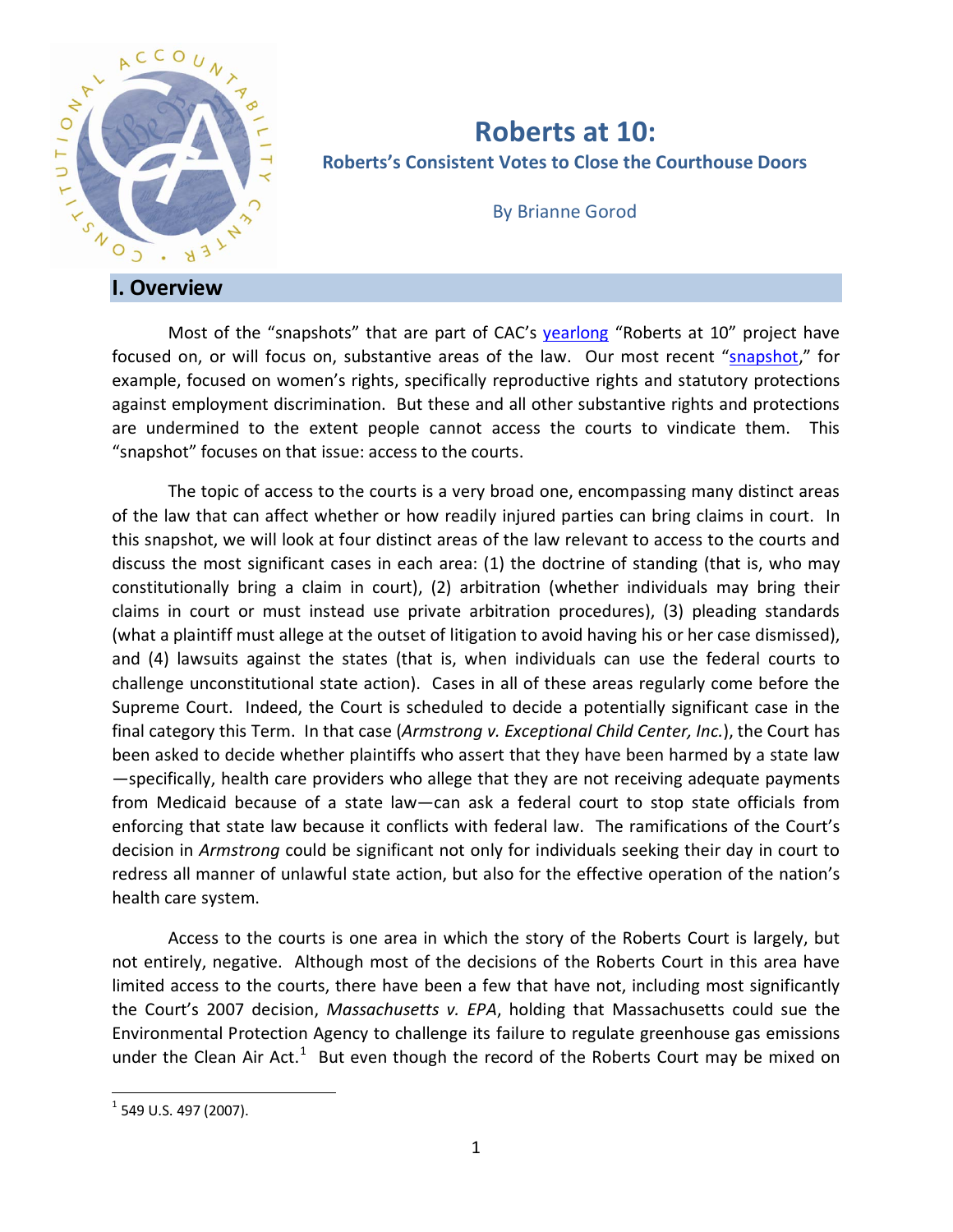access to the courts, the record of John Roberts is not. He dissented in that 2007 case and in every other significant case during his tenure as Chief Justice in which the Court has refused to limit access to the courts, and he has always been in the majority when it has decided to limit such access. In casting these votes to limit access to the courts, Roberts has repeatedly disregarded not only the Framers' vision of a robust judiciary that would serve to protect people from unlawful action by the other branches of government, but also Supreme Court precedent repeatedly affirming that access to the courts is, as Chief Justice Marshall put it, critical to the "very essence of civil liberty."<sup>[2](#page-1-0)</sup>

As disturbing as Chief Justice Roberts's decisions in these cases are, they are not terribly surprising. Unlike [some](http://theusconstitution.org/sites/default/files/briefs/Roberts-at-10-Roberts-Quiet-But-Critical-Votes-To-Limit-Womens-Rights.pdf) [areas](http://theusconstitution.org/sites/default/files/briefs/Roberts-at-10-Evolving-Story-of-John-Roberts-federal-power.pdf) of the law in which Roberts's pre-confirmation statements seem to conflict with his post-confirmation votes and opinions, there's little inconsistency between his pre-confirmation statements and his post-confirmation votes in this area. Indeed, prior to his confirmation, Roberts wrote an article defending a divided Supreme Court decision that denied standing to environmental organizations, and he said nothing at his confirmation hearing to assuage concerns that he would vote to limit access to the courts. Rather, at his hearing, he repeatedly emphasized that the role of the courts should be limited, and that the doctrine of standing is critical to enforcing that limited role.<sup>[3](#page-1-1)</sup> During Roberts's first decade on the Court, it has become very clear just how strongly he feels about access to the court issues. Interestingly, although Roberts has rarely written majority opinions in these areas, he has repeatedly written passionate dissents in cases in which he was in the minority, going so far as to describe the majority's opinion in one case as "achingly wrong."<sup>[4](#page-1-2)</sup>

In short, although the category of access to the courts is a broad one, encompassing many distinct areas of law, Chief Justice Roberts's votes and opinions across all of them reflect the strong view that the courts are often the wrong place to seek relief for a broad array of injuries.

#### **II. Confirmation Hearing**

Long before John Roberts was Judge Roberts, not to mention Chief Justice Roberts, he wrote an article defending a then-recent Supreme Court decision that limited the ability to sue to prevent injury to the environment.<sup>[5](#page-1-3)</sup> In doing so, he set forth his views on the doctrine of standing and, in particular, emphasized the important role that he believed it played in defining

<span id="page-1-0"></span> $<sup>2</sup>$  Marbury v. Madison, 5 U.S. 137, 163 (1803).</sup>

<span id="page-1-1"></span><sup>&</sup>lt;sup>3</sup> While Roberts has consistently voted to limit litigants' access to the courts, not all of his actions on the High Court seem as consistent with his asserted belief in a limited role for the courts themselves. For example, as we discussed in our ["snapshot"](http://theusconstitution.org/sites/default/files/briefs/Roberts-at-10-Easier-to-Donate-Harder-to-Vote.pdf) on campaign finance, Roberts joined the Court's decision in *Citizens United v. FEC*, 558 U.S. 310 (2010), which produced major changes in campaign finance law by deciding an issue that the parties before the Court had not even raised.<br><sup>4</sup> Sprint Commc'n Co. v. APCC Servs., Inc., 554 U.S. 269, 315 (2008) (Roberts, C.J., dissenting).

<span id="page-1-2"></span>

<span id="page-1-3"></span><sup>&</sup>lt;sup>5</sup> John G. Roberts, Jr., Article III Limits on Statutory Standing, 42 Duke L.J. 1219 (1993) (defending the Court's decision in Lujan v. Defenders of Wildlife, 504 U.S. 555 (1992)).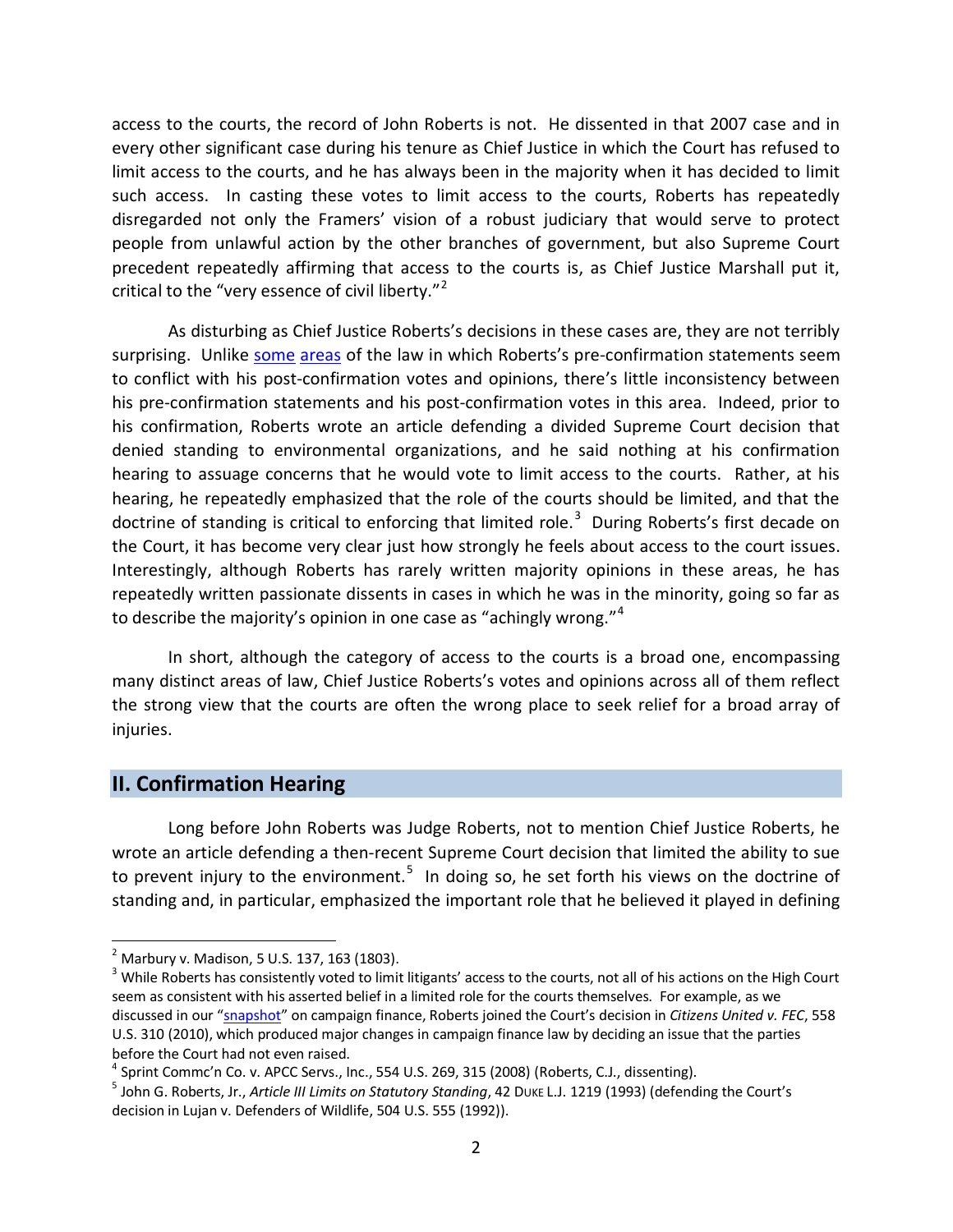the proper role of the courts. As he explained it, "[t]he legitimacy of an unelected, life-tenured judiciary in our democratic republic is bolstered by the constitutional limitation of that judiciary's power in Article III to actual 'cases' and 'controversies.' The need to resolve such an actual case or controversy provides the justification . . . for the exercise of judicial power itself, 'which can so profoundly affect the lives, liberty, and property of those to whom it extends.'" $^6$  $^6$ In other words, "[s]tanding is . . . properly regarded as a doctrine of judicial self-restraint,"[7](#page-2-1) and "standing—like other doctrines of judicial self-restraint—compels the other branches of government to do a better job in carrying out their responsibilities under the Constitution."<sup>[8](#page-2-2)</sup>

Many years later, at his confirmation hearing to become Chief Justice, Roberts made essentially the same points. He explained that the "institution of judicial review" is "grounded on the obligation to decide cases and controversies,"<sup>[9](#page-2-3)</sup> and "judges should be very careful to make sure they've got a real case or controversy before them, because that is the sole basis for the legitimacy of them acting in the manner they do in a democratic republic."<sup>[10](#page-2-4)</sup> He later explicitly connected the case or controversy requirement to ensuring the proper separation of powers among the branches, noting that the decision in 1793 by Chief Justice John Jay—the nation's first Chief Justice—not to render an opinion in a case where there was no constitutional case or controversy was "one of the leading historical episodes that contributed to implementing the separation of powers. $"^{11}$  $"^{11}$  $"^{11}$ 

At one point in the hearing, Roberts elaborated on what the standing doctrine requires as a practical matter: "[s]o first make sure you've got a real case, and a real case is not simply, you know, I'm interested in this area, I don't like what the Government's doing or I don't like this law, and so I'm going to go to court. What the standing doctrine requires is that you actually be injured by what the Government is doing, injured by Congress's action." $^{12}$  $^{12}$  $^{12}$  Roberts did clarify, however, that the "injury doesn't have to be economic. The Supreme Court has explained . . . it can be aesthetic, it can be environmental, it can cover a wide range of injuries, but you do have to show some injury that separates you from the general public, so you're just not voicing a gripe, you're trying to get a case decided. That's the importance of the standing doctrine."[13](#page-2-7)

On the distinct, but related topic, of when federal law provides a cause of action that allows individuals with constitutional standing to sue to enforce that law, Roberts repeatedly

<span id="page-2-0"></span><sup>6</sup> *Id.* at 1220 (quoting Valley Forge Christian Coll. v. Ams. United for Separation of Church and State, Inc., 454 U.S. 464, 473 (1982)).<br><sup>7</sup> *Id.* at 1221.<br><sup>8</sup> *Id.* at 1229.<br><sup>9</sup> Confirmation Hearing on the Nomination of John G. Roberts, Jr. to be Chief Justice of the United States: Hearing

<span id="page-2-1"></span>

<span id="page-2-3"></span><span id="page-2-2"></span>*Before the S. Comm. on the Judiciary*, 109th Cong. 342 (2005), available at http://www.gpo.gov/fdsys/pkg/GPO-CHRG-ROBERTS/content-detail.html [hereinafter Confirmation Hearing].<br><sup>10</sup> *Id.*<br><sup>11</sup> *Id.* at 381.<br><sup>12</sup> *Id.* at 342-43.<br><sup>13</sup> *Id.* at 343; *id.* at 155-56.

<span id="page-2-5"></span><span id="page-2-4"></span>

<span id="page-2-6"></span>

<span id="page-2-7"></span>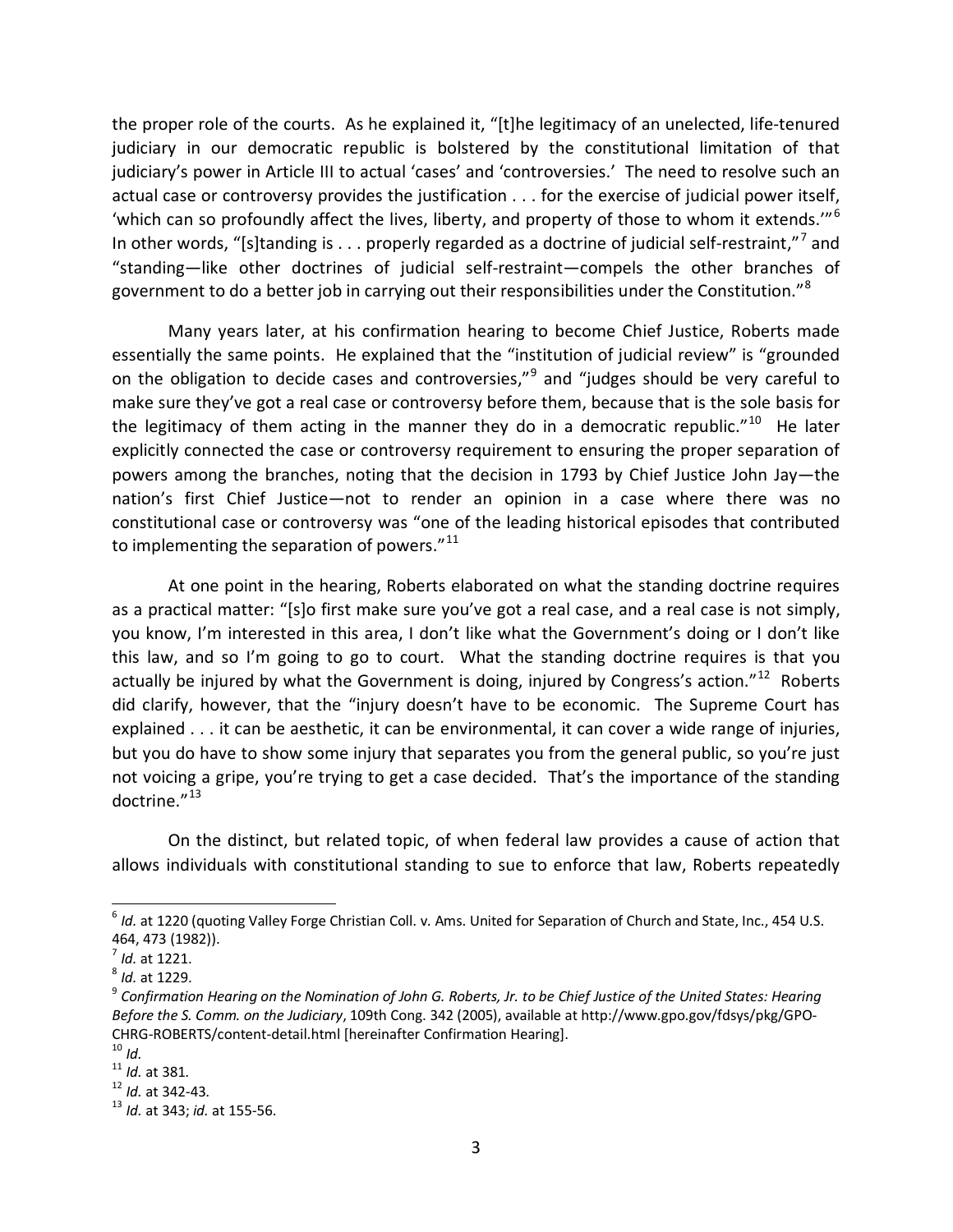emphasized that he would follow Court precedents,<sup>[14](#page-3-0)</sup> but that the question judges must ask is what Congress intended. For example, at one point, Senator Feingold expressed "concern[] that [Roberts] seem[ed] to have consistently argued for making it harder to bring Section 1983 lawsuits,"[15](#page-3-1) including co-authoring an *amicu*s *curiae* brief while in the Solicitor General's office that "said that individual Medicaid providers should not be able to sue under Section 1983 to enforce a provision of the Medicaid statute which requires States to reimburse them for services at reasonable rates."<sup>[16](#page-3-2)</sup> Roberts explained that "[a]ll of these issues go to the question of what Congress intended to do. If Congress had spelled out whether or not a right should be enforceable in Court, that is what the determination would be in Court. These issues arise only because of confusion over whether or not Congress has spelled out that a right should be enforceable in Federal court for damages or not." $17$  As he put it later, "if Congress wants them to sue, all Congress has to do is write one sentence saying, 'Individuals harmed by a violation of this statute may bring a right of action in Federal court.' There are laws where Congress says that, and that question never comes up. $"18"$  $"18"$  $"18"$ 

Thus, although Roberts professed his willingness to follow Court precedent, he made no secret at his confirmation hearing or in his pre-judicial writings that he believed in the importance of using a stringent standing doctrine to maintain the "legitimacy" of the courts, and he said nothing to allay concerns that he would try to close the courthouse doors. To Roberts, much of the responsibility for protecting individuals and society from unlawful action should properly be left to the political branches instead.

# **III. Access to the Courts During John Roberts's First Decade on the Court**

### **A. Standing**

At the core of questions of access to the courts is the doctrine of standing, which defines when, as a constitutional matter, parties have the right to bring claims in federal court. Reflecting the Founding generation's recognition that an independent, co-equal judicial branch that could provide redress to Americans who have suffered legal wrongs was critical to the success of the Constitution and the rule of law,  $^{19}$  $^{19}$  $^{19}$  the Constitution broadly provides that "[t]he judicial Power shall extend" to "all Cases  $\ldots$  [and] Controversies."<sup>20</sup> Consistent with that promise of broad access to the courts, throughout much of the twentieth century, the Supreme Court affirmed access to the courts as a basic fundamental constitutional principle, repeatedly expanding the power of the federal courts to remedy violations of federal law.

<span id="page-3-0"></span> $14$  Id. at 249; id. at 414.

<span id="page-3-1"></span><sup>&</sup>lt;sup>15</sup> Section 1983 is a federal law that makes relief available to those whose constitutional rights have been violated<br>by an actor acting under State authority. 42 U.S.C. § 1983.

<span id="page-3-5"></span><span id="page-3-4"></span>

<span id="page-3-3"></span><span id="page-3-2"></span><sup>&</sup>lt;sup>16</sup> *Id.* at 248.<br><sup>17</sup> *Id.*; *id.* at 415.<br><sup>18</sup> *Id.* at 416<br><sup>19</sup> *See generally* THE FEDERALIST NO. 78 (Alexander Hamilton).<br><sup>20</sup> U.S. Const. art. III, § 2, cl. 1.

<span id="page-3-6"></span>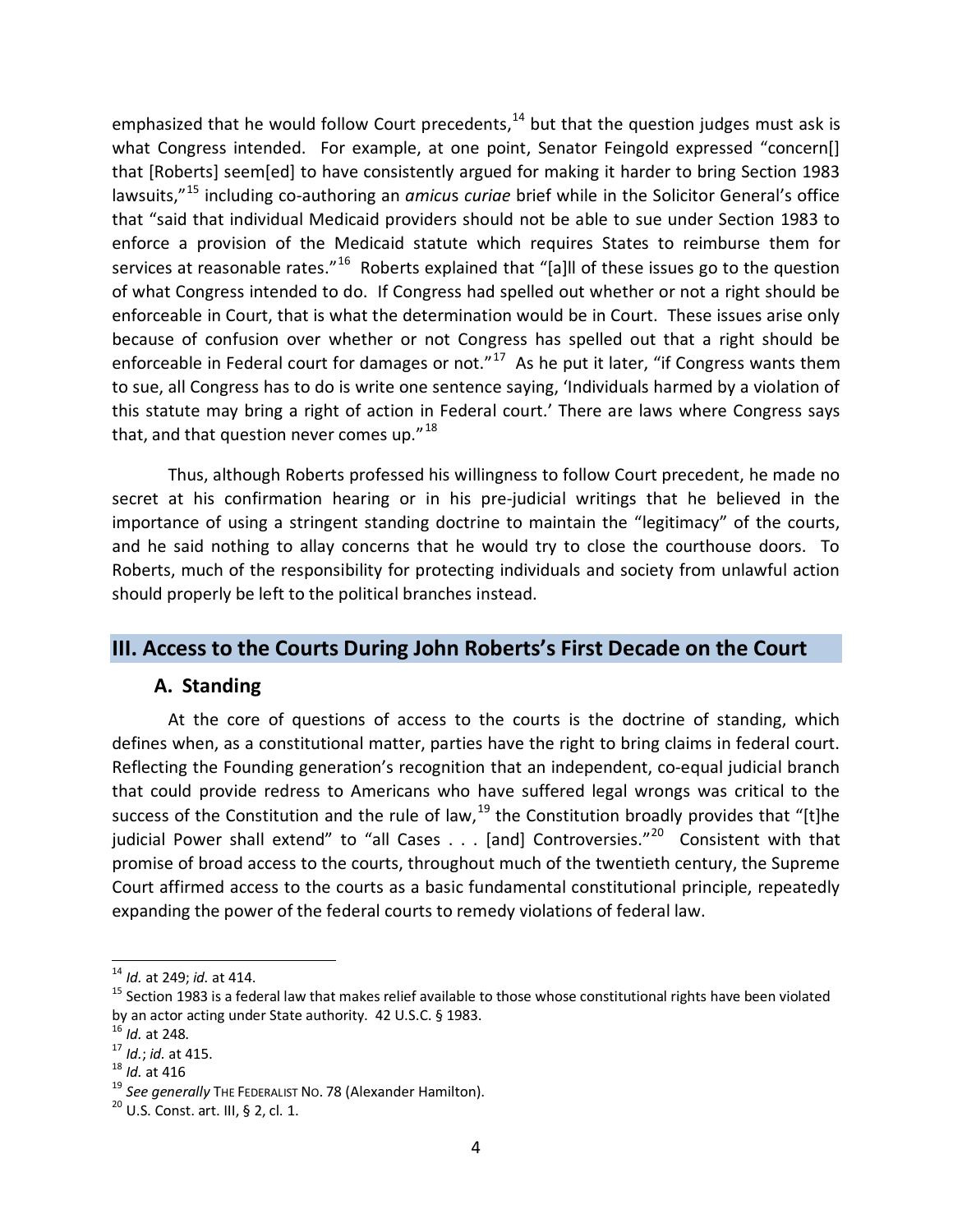More recently, however, the Court has used the somewhat oblique phrase "Cases . . . [and] Controversies" to impose stringent limits on who can bring claims in Court. As the Court's 1992 opinion in one of the seminal cases in this area, *Lujan v. Defenders of Wildlife*, puts it, "[o]ver the years, our cases have established that the irreducible constitutional minimum of standing contains three elements": (1) "the plaintiff must have suffered an 'injury in fact'"; (2) "there must be a causal connection between the injury and the conduct complained of"; and (3) "it must be 'likely,' as opposed to merely 'speculative,' that the injury will be 'redressed by a favorable decision.'"[21](#page-4-0) As Justice Kennedy explained in his concurrence in *Lujan*, these requirements are supposed to "preserve[] the vitality of the adversarial process." $^{22}$  $^{22}$  $^{22}$ 

During Roberts's first decade as Chief Justice, the Court has decided a number of cases further defining the scope of these limitations, the vast majority of which have been 5-4 decisions with Justice Kennedy playing the familiar role of "swing justice."

In *Massachusetts v. EPA*, the Court held, in a 5-4 decision, that Massachusetts had standing to petition for review of an EPA order denying a petition for rulemaking to regulate greenhouse gas emissions under the Clean Air Act.<sup>[23](#page-4-2)</sup> As the Court explained in an opinion written by Justice Stevens, the three requirements set out in *Lujan* were easily satisfied: "it is clear that petitioners' submissions as they pertain to Massachusetts have satisfied the most demanding standards of the adversarial process. EPA's steadfast refusal to regulate greenhouse gas emissions presents a risk of harm to Massachusetts that is both 'actual' and 'imminent.' There is, moreover, a 'substantial likelihood that the judicial relief requested' will prompt EPA to take steps to reduce that risk."<sup>24</sup>

Chief Justice Roberts disagreed. In a dissent joined by Justices Scalia, Thomas, and Alito, Roberts emphasized the importance of "'particularized injury'" as the requisite that shows there is "'a real need to exercise the power of judicial review."<sup>25</sup> According to Roberts, "[t]he very concept of global warming seems inconsistent with this particularization requirement."<sup>[26](#page-4-5)</sup> As he explained it, "Global warming is a phenomenon 'harmful to humanity at large,' and the redress petitioners seek is focused no more on them than on the public generally—it is literally to change the atmosphere around the world."<sup>[27](#page-4-6)</sup> He also took the position that the harm was not sufficiently imminent because it would require "accepting a century-long time horizon . . . [that would] render[] requirements of imminence and immediacy utterly toothless,"<sup>[28](#page-4-7)</sup> and that

<span id="page-4-0"></span> $^{21}$  Lujan v. Defenders of Wildlife, 504 U.S. 555, 560 (1992) (quoting Simon v. E. Ky. Welfare Rights Org., 426 U.S. 26, 38 (1976)).<br><sup>22</sup> Id. at 581 (Kennedy, J., concurring in part and in the judgment).<br><sup>23</sup> 549 U.S. 497 (2007).<br><sup>24</sup> Id. at 521 (internal citation and quotation marks omitted) (quoting Duke Power Co. v. Carolina Envtl. Study

<span id="page-4-1"></span>

<span id="page-4-2"></span>

<span id="page-4-3"></span>Inc., 438 U.S. 59, 79 (1978)).<br><sup>25</sup> *Id.* at 541 (Roberts, C.J., dissenting) (Warth v. Seldin, 422 U.S. 490, 508 (1975)).<br><sup>26</sup> *Id.* (Roberts, C.J., dissenting).<br><sup>27</sup> *Id.* (Roberts, C.J., dissenting) (internal citation om

<span id="page-4-4"></span>

<span id="page-4-6"></span><span id="page-4-5"></span><sup>2005) (</sup>Sentelle, J., dissenting in part and concurring in judgment)). <sup>28</sup> *Id.* at 542 (Roberts, C.J., dissenting).

<span id="page-4-7"></span>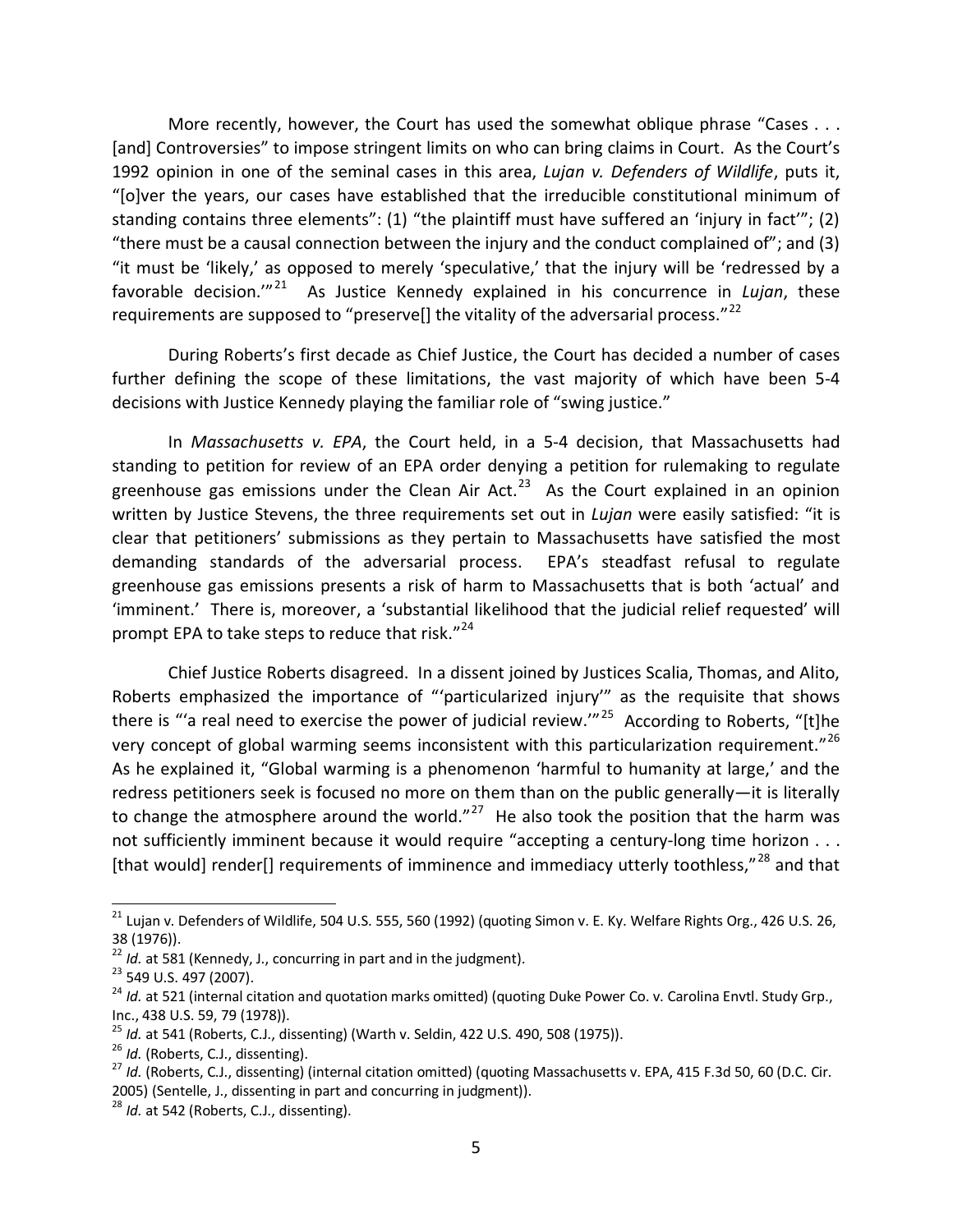petitioners could not "trace their alleged injuries back . . . to the fractional amount of global emissions that might have been limited with EPA standards" or establish that the relief they seek could redress the alleged harm.<sup>[29](#page-5-0)</sup>

To Roberts, the fundamental flaw with the Court's analysis was that "[t]he constitutional role of the courts . . . is to decide concrete cases—not to serve as a convenient forum for policy debates,"<sup>[30](#page-5-1)</sup> and "the Court's self-professed relaxation of those Article III requirements has caused us to transgress 'the proper—and properly limited—role of the courts in a democratic society.'"<sup>[31](#page-5-2)</sup> To Justice Stevens, the response to these criticisms was simple: "The risk of catastrophic harm, though remote, is nevertheless real. That risk would be reduced to some extent if petitioners received the relief they seek."<sup>[32](#page-5-3)</sup>

Justice Kennedy also sided with the Court's more liberal Justices in another standing case the next Term. In *Sprint Communications Co. v. APCC Services, Inc.*, the Court held, again in a 5-4 decision this time written by Justice Breyer, that payphone operators could assign their claim against long-distance carriers who owed them money to someone else who could sue on their behalf even if they were going to remit the proceeds of the litigation back to the payphone operators.<sup>33</sup> The legal issue might seem arcane, but the practical consequences for the ability of individuals to sue is significant. As the Court explained, "[b]ecause litigation is expensive, because the evidentiary demands of a single suit are often great, and because the resulting monetary recovery is often small, [the plaintiffs in the case] assign their . . . claims to billing and collection firms called 'aggregators' so that, in effect, these aggregators can bring suit on their behalf."<sup>34</sup> The Court based its conclusion that the assignees could sue on both precedent and history.

Roberts again disagreed, and on behalf of the same group of Justices who dissented in *Massachusetts v. EPA*, Roberts wrote another dissent deploring the Court for opening the courthouse doors too wide. According to Roberts, the plaintiffs "have nothing to gain from their lawsuit," and "until today, it has always been clear that a party lacking a direct, personal stake in the litigation could not invoke the power of the federal courts."<sup>[35](#page-5-6)</sup> He faulted the Court for "replac[ing] the personal stake requirement with a completely impersonal one. The right to sue is now the exact opposite of a personal claim—it is a marketable commodity."<sup>[36](#page-5-7)</sup>

In a number of other standing cases decided during Roberts's tenure, the Court also split 5-4, but with Justice Kennedy joining the Chief Justice and the Court's other conservatives to

<span id="page-5-2"></span><span id="page-5-1"></span>

<span id="page-5-0"></span><sup>&</sup>lt;sup>29</sup> Id. at 544-45 (Roberts, C.J., dissenting).<br><sup>30</sup> Id. at 547 (Roberts, C.J., dissenting).<br><sup>31</sup> Id. at 548-49 (Roberts, C.J., dissenting) (quoting Allen v. Wright, 468 U.S. 737, 750 (1984) (internal quotation marks omitted)).<br><sup>32</sup> *Id.* at 526.<br><sup>33</sup> 554 U.S. at 271.<br><sup>34</sup> *Id.* at 271-72.<br><sup>35</sup> *Id.* at 298-99 (Roberts, C.J., dissenting).<br><sup>36</sup> *Id.* at 301-02 (Roberts, C.J., dissenting).

<span id="page-5-3"></span>

<span id="page-5-4"></span>

<span id="page-5-5"></span>

<span id="page-5-6"></span>

<span id="page-5-7"></span>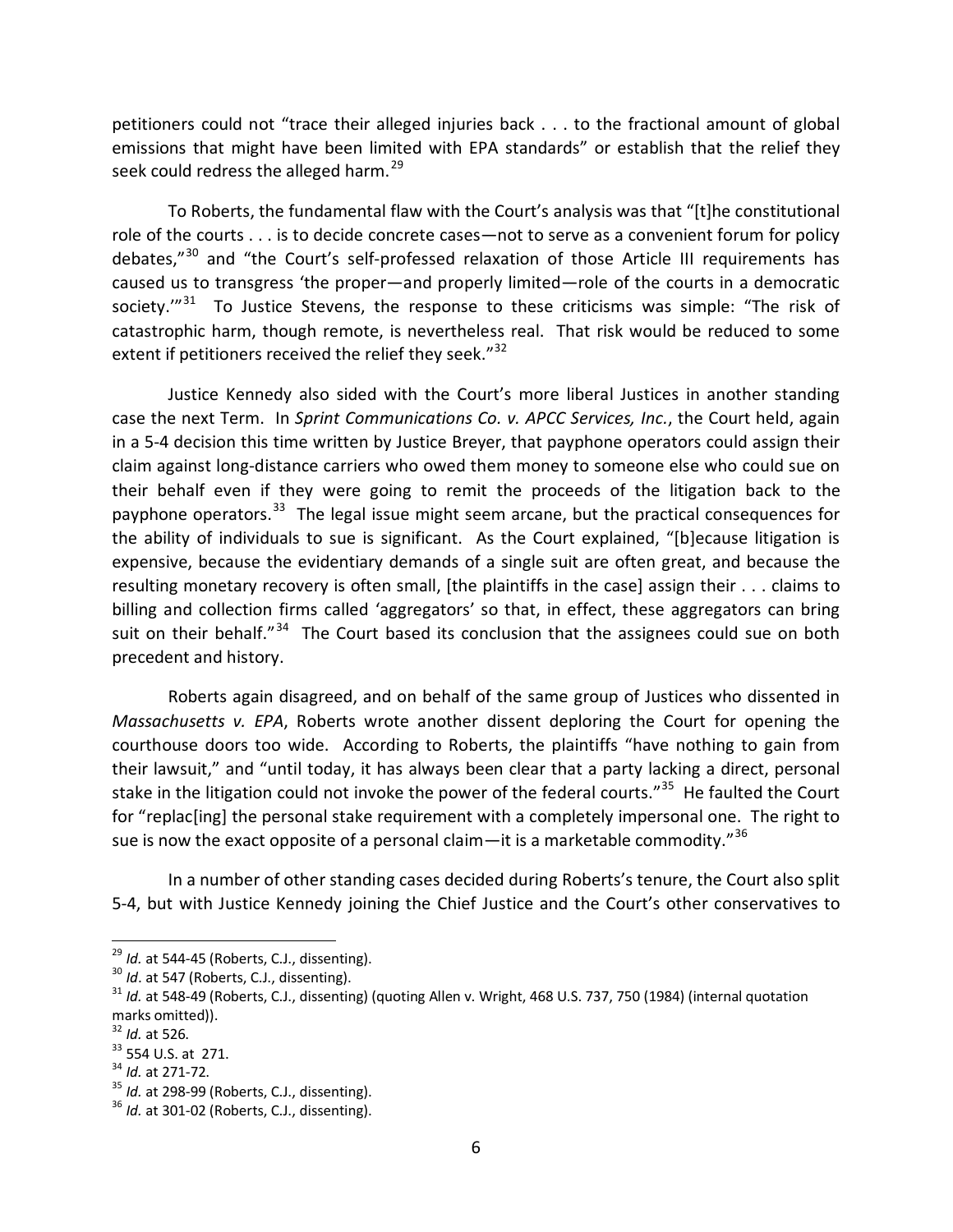limit standing and constrict access to the courts. In *Hein v. Freedom from Religion Foundation*, the Court, in a 5-4 decision written by Justice Alito (and joined by the Chief Justice), held that an organization opposed to government endorsement of religion could not bring an Establishment Clause challenge to a federal agency's use of federal money to fund conferences to promote the President's "faith-based initiatives."<sup>37</sup> As the dissent recognized, this decision seemed out of step with Court precedent recognizing that "plaintiffs with an Establishment Clause claim could 'demonstrate the necessary stake as taxpayers in the outcome of the litigation to satisfy Article III requirements'" because "when the Government spends money for religious purposes a taxpayer's injury is serious and concrete enough to be 'judicially cognizable."<sup>38</sup>

In another case several years later, the Court again limited the ability of taxpayers to bring claims for Establishment Clause violations. In *Arizona Christian School Tuition Organization v. Winn*, the Court held, again 5-4 in an opinion this time written by Justice Kennedy (and joined by the Chief Justice), that taxpayers lacked standing to challenge Arizona's tuition tax credit for contributions to school tuition organizations that used the contributions to provide scholarships to students attending private, including religious, schools.<sup>[39](#page-6-2)</sup> In dissent, Justice Kagan noted that "[f]or almost half a century, litigants like the Plaintiffs have obtained judicial review of claims that the government has used its taxing and spending power in violation of the Establishment Clause," $40$  and the Court's "novel" basis for distinguishing its prior case law had "as little basis in principle as it has [in the Court's] precedent."<sup>41</sup> As Justice Kagan explained, the Court's opinion "enables the government to end-run *Flast*'s guarantee of access to the Judiciary. . . . And that result—the effective demise of taxpayer standing—will diminish the Establishment Clause's force and meaning."<sup>[42](#page-6-5)</sup>

Two other significant standing decisions handed down since Roberts joined the Court also merit brief mention. In *Summers v. Earth Island Institute*, the Court, in a 5-4 opinion written by Justice Scalia (joined by the Chief Justice), limited the ability of environmental organizations to challenge the U.S. Forest Service's enforcement of regulations that exempted certain small projects from the notice, comment, and appeal process applicable to larger land management decisions.<sup>[43](#page-6-6)</sup> Among other things, the Court rejected plaintiffs' claim that the "deni[al of] the ability to file comments on some Forest Service actions" constituted sufficient "procedural injury" to sue, concluding that "deprivation of a procedural right without some concrete interest that is affected by the deprivation—a procedural right *in vacuo*—is

<span id="page-6-0"></span><sup>37</sup> 551 U.S. 587 (2007). The Court relied on its decision the previous year in *DaimlerChrysler Corp. v. Cuno*, 547 U.S. 332 (2006), in which the Court held, in a 9-0 decision written by the Chief Justice, that there should be no exception to the general prohibition on taxpayer standing for Commerce Clause challenges to state tax decisions.

<span id="page-6-1"></span><sup>38</sup> *Id.* at 637 (Souter, J., dissenting) (quoting Flast v. Cohen, 392 U.S. 83, 102 (1968)); *id.* at 643 (Souter, J.,

<span id="page-6-3"></span>

<span id="page-6-5"></span><span id="page-6-4"></span>

<span id="page-6-2"></span>dissenting) (quoting Allen, 468 U.S. at 752).<br><sup>39</sup> 131 S. Ct. 1436 (2011).<br><sup>40</sup> *ld.* at 1450 (Kagan, J., dissenting).<br><sup>41</sup> *ld.* (Kagan, J., dissenting).<br><sup>42</sup> *ld.* at 1450-51 (Kagan, J., dissenting).<br><sup>43</sup> 555 U.S. 488 (

<span id="page-6-6"></span>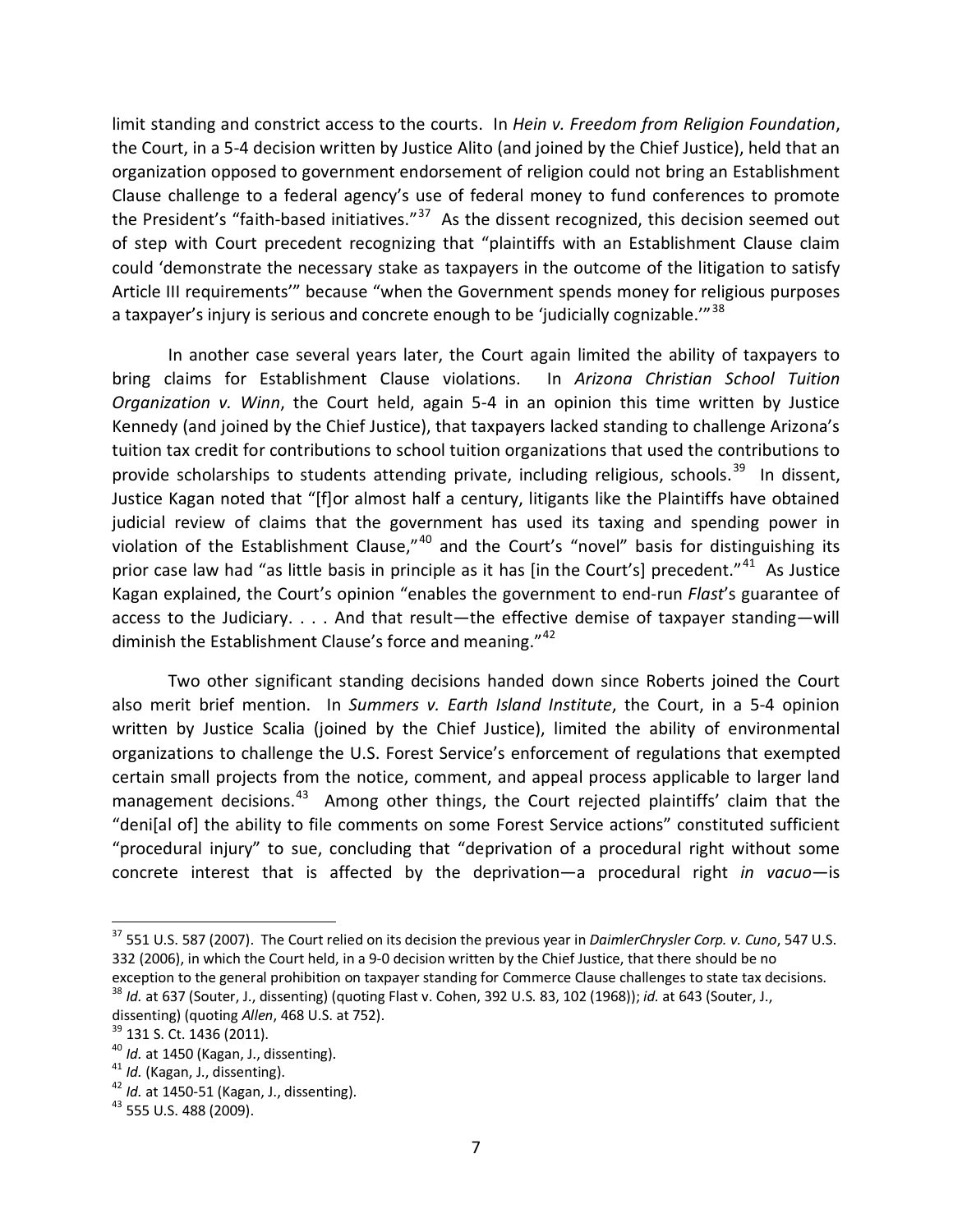insufficient to create Article III standing."<sup>44</sup> As Justice Breyer wrote in dissent, "Nothing in the record or the law justifies [the] counterintuitive conclusion" that the plaintiff environmental organizations and their members "do not suffer any '"concrete injury"' when the Forest Service sells timber for logging on 'many thousands' of small (250-acre or less) woodland parcels without following legally required procedures."<sup>[45](#page-7-1)</sup>

And in *Clapper v. Amnesty International USA*, the Court considered a challenge to the Foreign Intelligence Surveillance Act, which "allows the Attorney General and the Director of National Intelligence to acquire foreign intelligence information by jointly authorizing the surveillance of individuals who are not 'United States persons' and are reasonably believed to be located outside the United States."<sup>46</sup> The Court held, in a 5-4 decision written by Justice Alito (and joined by the Chief Justice), that "attorneys and human rights, labor, legal, and media organizations whose work allegedly requires them to engage in sensitive and sometimes privileged telephone and e-mail communications with colleagues, clients, sources, and other individuals located abroad" could not challenge the surveillance program. $^{47}$  The Court held that such persons and entities did not have standing because their fears of injury were too "speculative" because, among other things, they could not *know* that the government would target people with whom they communicate.

Justice Breyer disagreed, pointing out in his dissent that the alleged harm is "as likely to take place as are most future events that commonsense inference and ordinary knowledge of human nature tell us will happen."<sup>[48](#page-7-4)</sup> And in a series of hypotheticals, Justice Breyer illustrated the oddity of the Court's conclusion: "Suppose that a federal court faced a claim by homeowners that (allegedly) unlawful dam-building practices created a high risk that their homes would be flooded. Would the court deny them standing on the ground that the risk of flood was only 60, rather than 90, percent?" $49$  To Justice Breyer and the other dissenters, the answer was obvious: no.

Although the Chief Justice did not write an opinion in the cases denying standing in which he was in the majority, his strong dissents in *Massachusetts v. EPA* and *Sprint* speak to how powerfully he feels about decisions that, in his view, improperly expand access to the courts. At the end of his dissent in *Sprint*, Roberts wrote that "perhaps we should heed the counsels of hope rather than despair," acknowledging that the majority "purports to comply with our Article III precedents, so those precedents at least live to give meaning to 'the

<span id="page-7-0"></span> $44$  *Id.* at 496.

<span id="page-7-2"></span>

<span id="page-7-4"></span><span id="page-7-3"></span>

<span id="page-7-1"></span><sup>&</sup>lt;sup>45</sup> *Id.* at 501 (Breyer, J., dissenting).<br><sup>46</sup> 133 S. Ct. 1138, 1142 (2013) (internal footnote omitted).<br><sup>47</sup> *Id.* at 1145.<br><sup>48</sup> *Id.* at 1155 (Breyer, J., dissenting); *id.* at 1159 (Breyer, J., dissenting) ("The upsh (2) strong motives, (3) prior behavior, and (4) capacity all point to a very strong likelihood that the Government will intercept at least some of the plaintiffs' communications.").

<span id="page-7-5"></span><sup>49</sup> *Id.* at 1162-63 (Breyer, J., dissenting).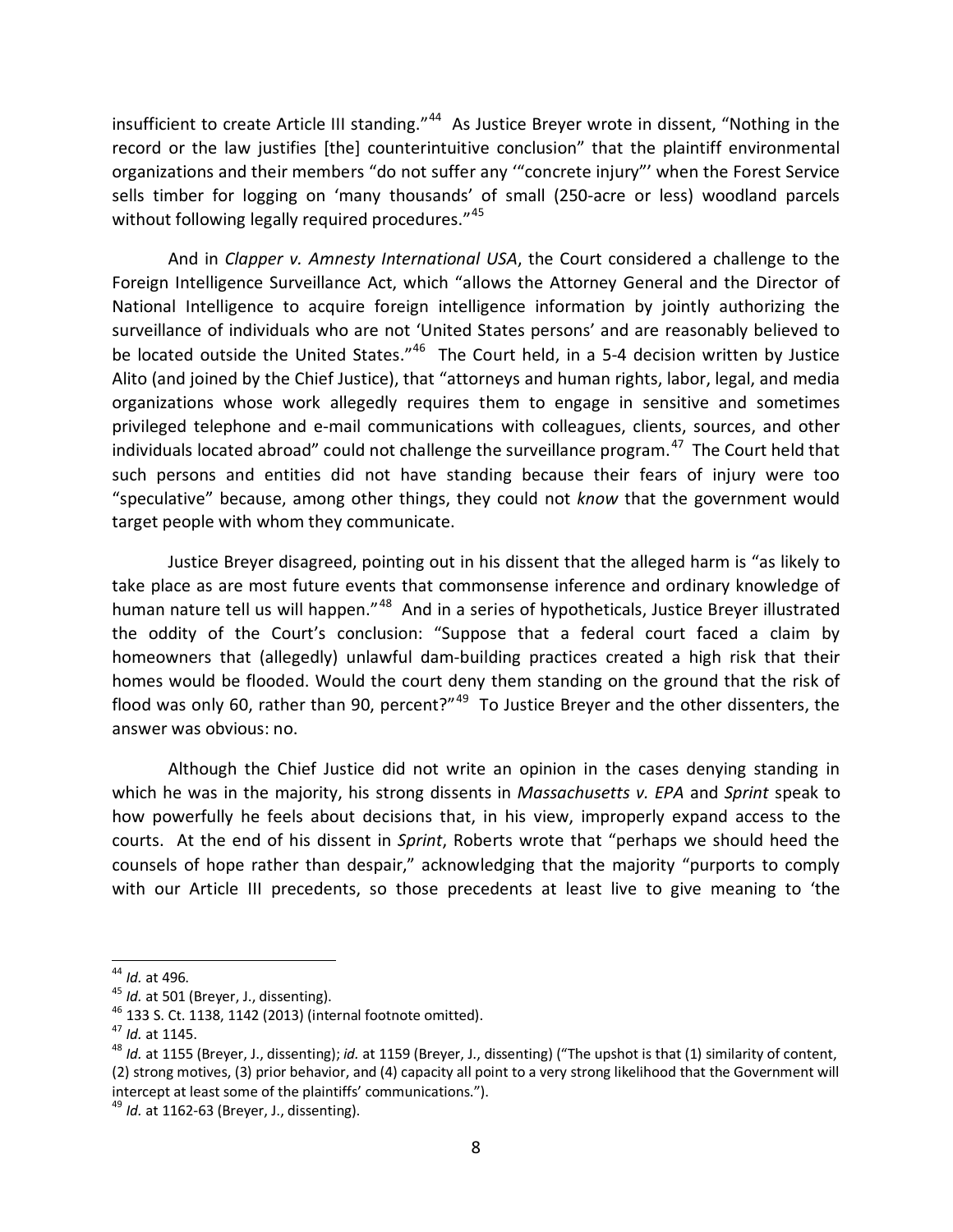judiciary's proper role in our system of government' another day."<sup>[50](#page-8-1)</sup> He described the majority's conclusion as "achingly wrong," but took solace in the fact that "at least the articulated test is clear and daunting."<sup>[51](#page-8-2)</sup>

#### <span id="page-8-0"></span>**B. Arbitration**

When it comes to arbitration, the governing law is the Federal Arbitration Act ("FAA"), which was enacted in 1925 in response to "a period of 'hostility' by the Supreme Court toward private arbitration agreements"<sup>[52](#page-8-3)</sup> and provides that written arbitration agreements "shall be valid, irrevocable, and enforceable, save upon such grounds as exist at law or in equity for the revocation of any contract."[53](#page-8-4) Starting in the 1980s, the Supreme Court began using the FAA to expand arbitration and concomitantly limit access to the courts.<sup>[54](#page-8-5)</sup> The Roberts Court has continued this trend, deciding a number of cases that channel more claims into arbitration and make it more difficult for injured individuals to use the class action device in the arbitral forum.[55](#page-8-6) Chief Justice Roberts has been in the majority in all of these decisions.

Two of these significant arbitration cases were decided in 2010. In *Stolt-Nielsen S.A. v. Animalfeeds International Corp.*, the Court made it more difficult for individuals to bring a class action in an arbitral forum. Relying on what the Court described as the FAA's "'primary'

<span id="page-8-6"></span>class action device, one that Chief Justice Roberts seems to share. As discussed in our ["snapshot"](http://theusconstitution.org/sites/default/files/briefs/Roberts-at-10-Roberts-Quiet-But-Critical-Votes-To-Limit-Womens-Rights.pdf) on women's issues, the Court decided a significant class action case in 2011, holding that female employees seeking to sue their employer for sex discrimination could not bring their suit as a class action because they failed to satisfy the "commonality" requirement of the Federal Rules of Civil Procedure, that is, that there be "questions of law or fact common to the class." Wal-Mart Stores, Inc. v. Dukes, 131 S. Ct. 2541 (2011). Justice Ginsburg, writing for the Court's more liberal members, wrote a strong dissent that faulted the Court for "giv[ing] no credence to the key dispute common to the class: whether Wal-Mart's discretionary pay and promotion policies are discriminatory." *Id.* at 2565 (Ginsburg, J., dissenting). Two years later, the Court issued another class action decision that was also divided along the typical 5-4 axis. In an opinion written by Justice Scalia, the Court held that current and former Comcast subscribers could not seek damages from Comcast for alleged violations of the federal antitrust laws because they had failed to prove that damages would be capable of measurement on a classwide basis. Comcast Corp. v. Behrend*,* 133 S. Ct. 1426 (2013)*.* In a dissent by Justices Ginsburg and Breyer (and joined by Justices Sotomayor and Kagan), the minority explained why the Court was not only wrong on the merits, but also wrong to decide the case at all.

 $^{50}$  554 U.S. at 314 (Roberts, C.J., dissenting) (internal citation omitted) (quoting Raines v. Byrd, 521 U.S. 811, 818  $\overline{a}$ 

<span id="page-8-3"></span>

<span id="page-8-2"></span><span id="page-8-1"></span><sup>(1997) (</sup>internal quotation marks omitted)).<br><sup>51</sup> *Id.* at 315 (Roberts, C.J., dissenting).<br><sup>52</sup> J. Maria Glover, *Disappearing Claims and the Erosion of Public Law*, 124 YALE L.J. \_\_, at 5 (forthcoming 2015)<br>(internal foot

<span id="page-8-5"></span><span id="page-8-4"></span> $\frac{1}{53}$  9 U.S.C. § 2.<br><sup>54</sup> As numerous commentators have noted, the shift from the courts to arbitral forums has had numerous deleterious consequences for injured parties and the legal system. *See, e.g.*, Glover, *supra* not[e 52,](#page-8-0) at 1-2 ("Normatively, scholars have argued that the large-scale shift from trials to settlement has resulted in significant losses to the values of democratic participation, legitimacy, deterrence, accuracy, judicial independence, egalitarianism, access to information, and peacekeeping." (internal footnotes omitted)); David S. Schwartz, *Enforcing Small Print To Protect Big Business: Employee and Consumer Rights Claims in an Age of Compelled Arbitration*, 1997 WIS. L. REV. 33, 37 (arguing that "displacing adjudication through pre-dispute arbitration clauses systematically reduces the legal liability of corporate defendants").<br><sup>55</sup> The Roberts Court's decisions on class action in the arbitration context reflect a more general antipathy to the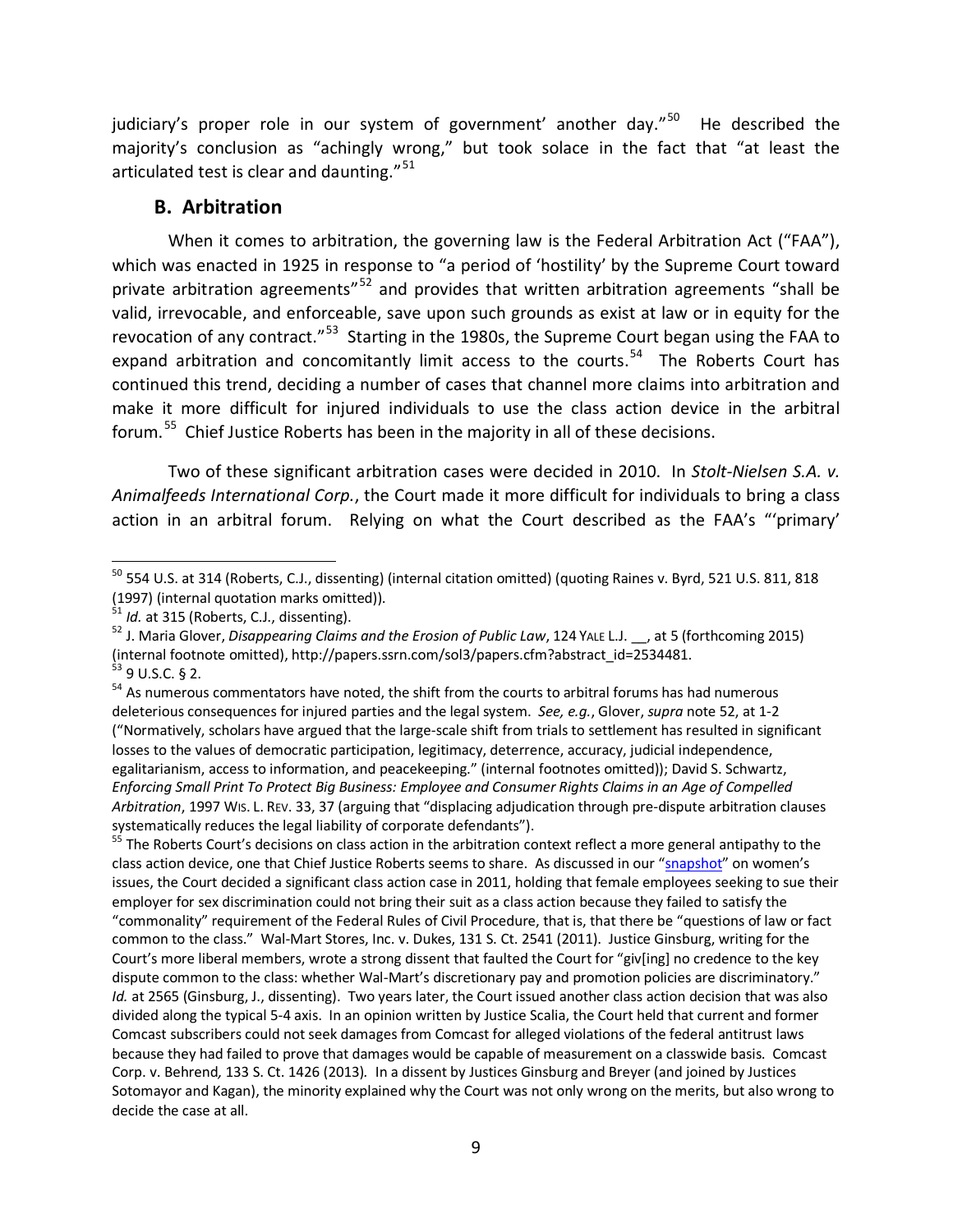purpose . . . to ensure that 'private agreements to arbitrate are enforced according to their terms,'" the Court held, in a 5-3 decision written by Justice Alito (and joined by the Chief Justice), that "a party may not be compelled under the FAA to submit to class arbitration unless there is a contractual basis for concluding that the party *agreed* to do so."[56](#page-9-0) 

In dissent, Justice Ginsburg pointed out that the "parties jointly asked the arbitrators to decide . . . whether the arbitration clause in their . . . contracts permitted class proceedings," and the Court "allow[ed] [the defendant] essentially to repudiate its submission of the contractconstruction issue to the arbitration panel, and to gain, in place of the arbitrators' judgment, [the Supreme Court's] *de novo* determination."<sup>[57](#page-9-1)</sup> Justice Ginsburg also noted the real-world consequences of the Court's decision: "When adjudication is costly and individual claims are no more than modest in size, class proceedings may be 'the thing,' *i.e.*, without them, potential claimants will have little, if any, incentive to seek vindication of their rights."<sup>58</sup> As she put it, "disallowance of class proceedings severely shrinks the dimensions of the case or controversy a claimant can mount."[59](#page-9-3)

Having made it more difficult for individuals to bring class claims in an arbitral forum, the Court later that year also made it more likely that individuals would be forced out of the courts and into arbitration. In *Rent-A-Center, West, Inc. v. Jackson*, the Court held, in a 5-4 decision written by Justice Scalia (and joined by the Chief Justice), that a litigant who challenges the validity of an agreement to arbitrate must submit that challenge *to the arbitrator*, unless he has lodged an objection to the specific line in the agreement that purports to assign such challenges to the arbitrator. $^{60}$  The consequence of the Court's decision was to limit individuals' ability to access the courts to bring claims of all kinds where they have signed arbitration agreements, even if the agreement is void under state law. In dissent, Justice Stevens not only explained why the Court's decision was wrong, but also noted that "[n]either petitioner nor respondent has urged us to adopt the rule the Court does today." $61$ 

The next year, the Court compounded the significance of its two decisions the prior year, holding in *AT&T Mobility LLC v. Concepcion* that states cannot "condition[] the enforceability of certain arbitration agreements on the availability of classwide arbitration procedures."<sup>[62](#page-9-6)</sup> This was, again, a 5-4 decision written by Justice Scalia (and joined by the Chief Justice). Noting, among other things, that "our cases place it beyond dispute that the FAA was designed to promote arbitration,"<sup>[63](#page-9-7)</sup> and that "class arbitration greatly increases risks to

<span id="page-9-0"></span><sup>56</sup> 559 U.S. 662, 682 (2010) (quoting Volt Info. Sciences, Inc. v. Bd. of Trs. of Leland Stanford Junior Univ., 489 U.S. 468, 479 (1989)); *id.* at 684.<br><sup>57</sup> *Id.* at 693 (Ginsburg, J., dissenting). Justice Ginsburg also took the position that the defendant's claim was not

<span id="page-9-1"></span>ripe for review by the Court. *Id.* at 688 (Ginsburg, J., dissenting).<br><sup>58</sup> *Id.* at 699 (Ginsburg, J., dissenting).<br><sup>59</sup> *Id.* (Ginsburg, J., dissenting).<br><sup>60</sup> 60 561 U.S. 63 (2010).<br><sup>61</sup> *Id.* at 76 (Stevens, J., dissen

<span id="page-9-2"></span>

<span id="page-9-3"></span>

<span id="page-9-4"></span>

<span id="page-9-5"></span>

<span id="page-9-6"></span>

<span id="page-9-7"></span>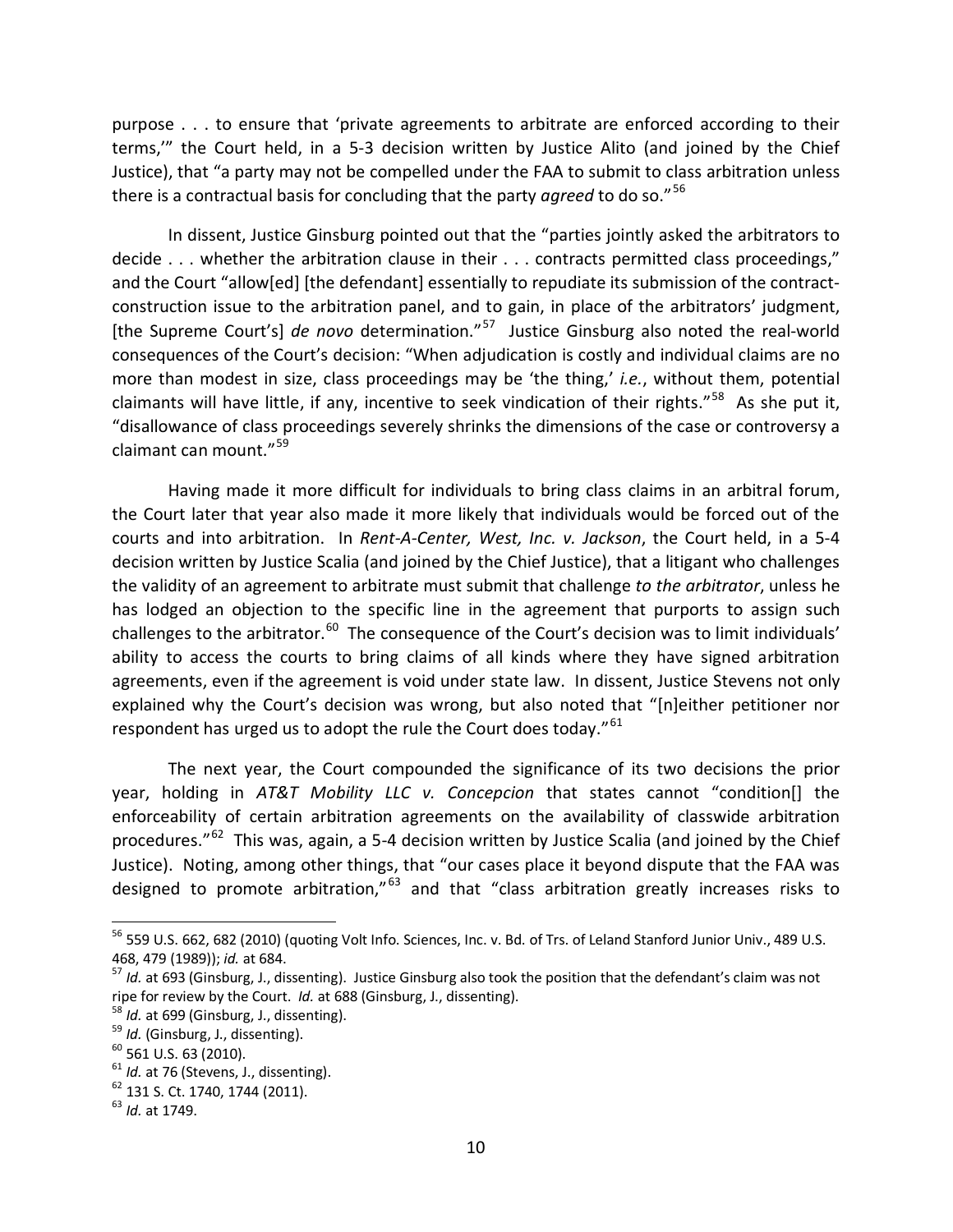defendants,"[64](#page-10-0) the Court concluded that the state rule requiring that classwide arbitration procedures be available was preempted by the FAA. In dissent, Justice Breyer took the position that the state rule was inconsistent with neither the text nor the purpose of the FAA. He explained that "class arbitration is consistent with the use of arbitration" and was, in fact, a "form of arbitration that is well known in California and followed elsewhere." $65$  He also noted the "countervailing advantages" of class proceedings, most notably that "agreements that forbid the consolidation of claims can lead small-dollar claimants to abandon their claims rather than to litigate."<sup>[66](#page-10-2)</sup>

Finally, in 2013, the Court again made it still more difficult to pursue class actions in arbitration. In *American Express Co. v. Italian Colors Restaurant*, the Court held, in a 5-3 decision again written by Justice Scalia (and joined by the Chief Justice), that a contractual waiver of class arbitration is enforceable even when the plaintiff's cost of individually arbitrating a federal statutory claim exceeds the potential recovery.<sup>[67](#page-10-3)</sup> The Court dismissed the plaintiffs' assertion that the waiver would preclude their ability to vindicate their federal rights under the antitrust laws, explaining that "the fact that it is not worth the expense involved in *proving* a statutory remedy does not constitute the elimination of the *right to pursue* that remedy."<sup>[68](#page-10-4)</sup>

In dissent, Justice Kagan boiled the case down to a "nutshell": "The owner of a small restaurant (Italian Colors) thinks that American Express (Amex) has used its monopoly power to force merchants to accept a form contract violating the antitrust laws. . . . [I]f the [contract's] arbitration clause is enforceable, Amex has insulated itself from antitrust liability—even if it has in fact violated the law."<sup>[69](#page-10-5)</sup> She went on: "[H]ere is the nutshell version of today's opinion, admirably flaunted rather than camouflaged: Too darn bad."<sup>70</sup> Justice Kagan then explained how the Court's decision "betray[ed]" both the Court's precedents and federal statutes, and that the agreement could have prohibited class actions if it provided some other means (such as cost-shifting) to make such actions tenable.<sup>[71](#page-10-7)</sup> But as she explained: "To a hammer, everything looks like a nail. And to a Court bent on diminishing the usefulness of Rule 23, everything looks like a class action, ready to be dismantled."<sup>[72](#page-10-8)</sup>

In short, during Roberts's first decade as Chief Justice, Roberts and the other conservatives on the Court have consistently voted to channel more disputes into arbitration and to limit the ability of plaintiffs to vindicate their rights in arbitral forums. No less than the Court's decisions on standing, its decisions in this area have significantly limited the ability of

<span id="page-10-0"></span><sup>&</sup>lt;sup>64</sup> Id. at 1752.

<span id="page-10-3"></span>

<span id="page-10-4"></span>

<span id="page-10-5"></span>

<span id="page-10-7"></span><span id="page-10-6"></span>

<span id="page-10-2"></span><span id="page-10-1"></span><sup>&</sup>lt;sup>65</sup> *ld.* at 1758 (Breyer, J., dissenting).<br>
<sup>66</sup> *ld.* at 1760 (Breyer, J., dissenting).<br>
<sup>67</sup> 133 S. Ct. 2304 (2013).<br>
<sup>68</sup> *ld.* at 2311.<br>
<sup>69</sup> *ld.* at 2313 (Kagan, J., dissenting).<br>
<sup>70</sup> *ld.* (Kagan, J., dissenting

<span id="page-10-8"></span>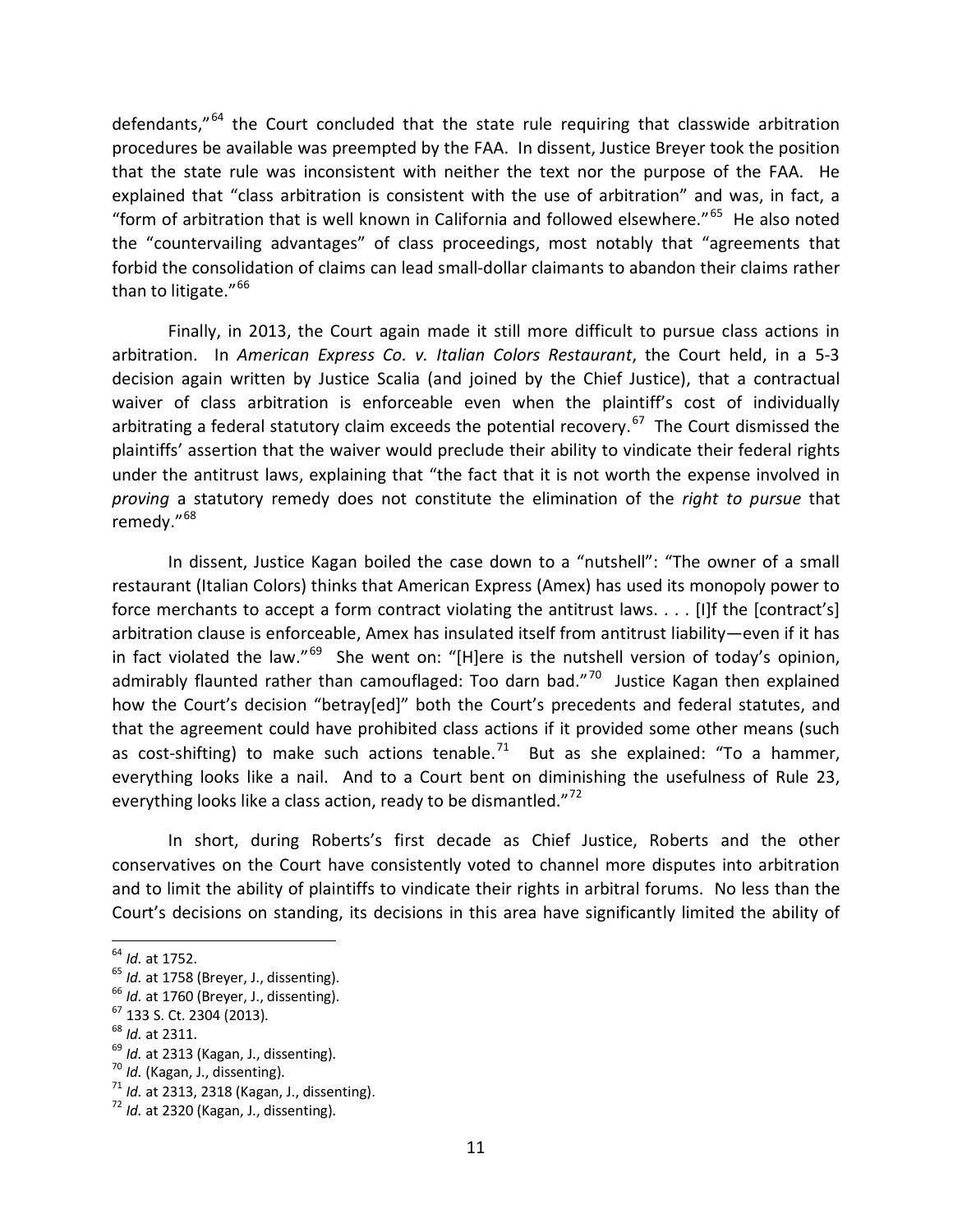individuals to use the courts and the judicial system to vindicate their rights and redress their injuries.

## **C. Pleading Standards**

The Federal Rules of Civil Procedure, which are the starting point for understanding pleading standards, provide that a plaintiff's complaint must set out "a short and plain statement of the claim showing that the pleader is entitled to relief."<sup>73</sup> Historically, the Supreme Court had interpreted this standard liberally, stating in 1957, in the seminal case on the issue, that "the accepted rule [is] that a complaint should not be dismissed for failure to state a claim unless it appears beyond doubt that the plaintiff can prove no set of facts in support of his claim which would entitle him to relief. $174$  $174$ 

In 2007, in *Bell Atlantic Corporation v. Twombly*, the Roberts Court raised that standard. In a 7-2 decision written by Justice Souter (and joined by the Chief Justice), the Court held that consumers bringing a putative class action against regional telephone service providers for antitrust violations had failed to state a claim on which relief could be granted.<sup>[75](#page-11-2)</sup> While acknowledging that a complaint need not contain "detailed factual allegations," the Court held that "[f]actual allegations must be enough to raise a right to relief above the speculative level."[76](#page-11-3) The Court addressed the *Conley* standard head-on, stating that "after puzzling the profession for 50 years, this famous observation has earned its retirement."<sup>77</sup> According to the Court, "[t]he phrase is best forgotten as an incomplete, negative gloss on an accepted pleading standard."<sup>[78](#page-11-5)</sup> The Court ultimately held that the plaintiffs could not meet that standard because they had failed to "nudge[] their claims across the line from conceivable to plausible."<sup>[79](#page-11-6)</sup>

In dissent, Justice Stevens (joined by Justice Ginsburg) faulted the majority for holding that the plaintiffs' complaint should be dismissed based on the Court's "appraisal of the plausibility of the ultimate factual allegation rather than its legal sufficiency,"<sup>[80](#page-11-7)</sup> and for "scrap[ping]" *Conley*'s formulation of the proper standard, which Stevens noted "has been cited as authority in a dozen opinions of this Court and four separate writings."<sup>[81](#page-11-8)</sup> But in addition to explaining why the Court's result was inconsistent with its precedent, Justice Stevens also made clear that the heightened pleading standard was inconsistent with Rule 8 of the Federal Rules of Civil Procedure because it would improperly limit access to the courts. As he explained, "Under

 $\overline{a}$ 

<span id="page-11-1"></span><span id="page-11-0"></span><sup>&</sup>lt;sup>73</sup> Fed. R. Civ. P. 8(a)(2).<br><sup>74</sup> Conley v. Gibson, 355 U.S. 41, 45-46 (1957), *abrogated by* Bell Atlantic Corp. v. Twombly, 550 U.S. 544 (2007).<br><sup>75</sup> 550 U.S. 544 (2007).<br><sup>75</sup> 550 U.S. 544 (2007).<br><sup>76</sup> *Id.* at 555.<br><sup>7</sup>

<span id="page-11-2"></span>

<span id="page-11-3"></span>

<span id="page-11-4"></span>

<span id="page-11-5"></span>

<span id="page-11-6"></span>

<span id="page-11-8"></span><span id="page-11-7"></span>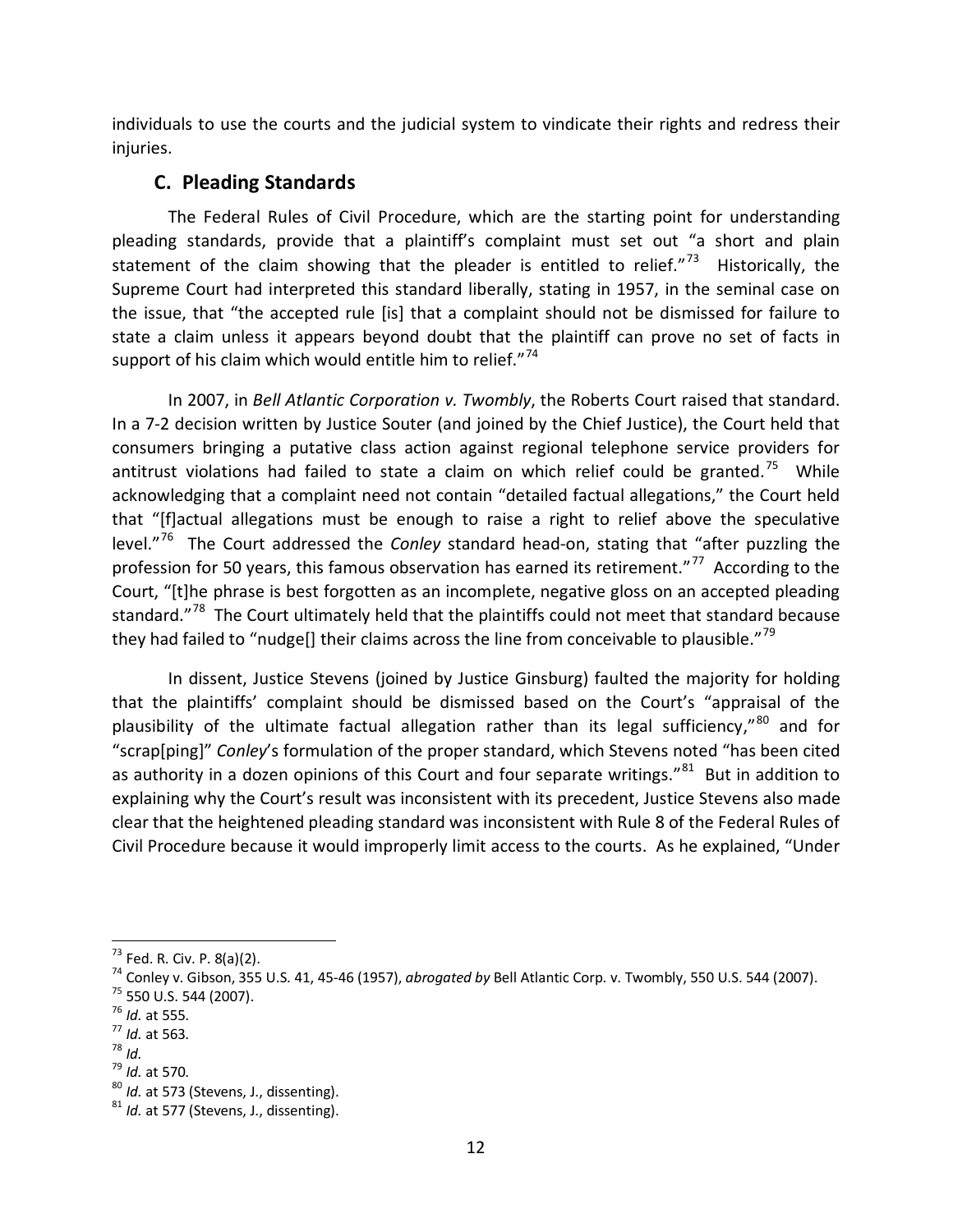the relaxed pleading standards of the Federal Rules, the idea was not to keep litigants out of court but rather to keep them in."<sup>[82](#page-12-0)</sup>

In 2009, in *Ashcroft v. Iqbal*, the Court built on its decision in *Twombly*, but this time to hold, in a 5-4 decision, that the plaintiff, a Muslim Pakistani who was detained in the United States after 9/11, had failed to plead sufficient facts to state a claim for unlawful discrimination in connection with the conditions of his detention.<sup>[83](#page-12-1)</sup> In an opinion authored by Justice Kennedy (and joined by the Chief Justice), the Court noted that Rule 8 "does not unlock the doors of discovery for a plaintiff armed with nothing more than conclusions,"<sup>[84](#page-12-2)</sup> and it concluded that the doors of discovery should not be opened for this plaintiff because he had not stated claims that were plausible. Justice Souter, the author of *Twombly*, dissented in an opinion joined by the Court's other more liberal members. Justice Souter faulted the Court for "looking at the relevant assertions [in the complaint] in isolation," $85$  and he explained how the complaint, "[t]ak[en]  $\ldots$  as a whole" gave the defendants "'fair notice'" of plaintiffs' claims.  $^{86}$  $^{86}$  $^{86}$ 

In short, although it is still too early to state just how significant the Roberts Court's decisions on the sufficiency of pleadings will be, it seems fair to say that they could be very significant indeed. And the impact on access to the courts could be no less significant. As one federal judge has noted, "Few issues in civil procedure jurisprudence are more significant than pleading standards, which are the key that opens access to courts."<sup>[87](#page-12-5)</sup> While John Roberts did not author either *Twombly* or *Iqbal*, he signed on to both, reflecting his willingness to make it more difficult for litigants to use the court system to vindicate their rights.

### **D. Suits Against the States**

At the nation's inception, an important purpose of the federal courts was to protect citizens against unlawful actions by state governments. In 1890, with its decision in *Hans v. Louisiana*, the Supreme Court made it more difficult for the federal courts to serve this purpose, holding that states generally enjoy immunity from suit (what is commonly called "sovereign immunity").<sup>[88](#page-12-6)</sup> The Court has, however, recognized that "certain suits for declaratory or injunctive relief against state officers must . . . be permitted if the Constitution is to remain the supreme law of the land."<sup>89</sup> The Roberts Court has already considered two cases that test the limits of that principle—and it will consider another this Term.

In *Virginia Office for Protection and Advocacy v. Stewart*, an independent state agency charged with running a system to "protect and advocate the rights of individuals with

<span id="page-12-2"></span>

<span id="page-12-3"></span>

<span id="page-12-4"></span>

<span id="page-12-5"></span>

<span id="page-12-7"></span><span id="page-12-6"></span>

<span id="page-12-1"></span><span id="page-12-0"></span><sup>&</sup>lt;sup>82</sup> *Id.* at 575 (Stevens, J., dissenting).<br><sup>83</sup> 556 U.S. 662 (2009).<br><sup>84</sup> *Id.* at 678-79.<br><sup>85</sup> *Id.* at 698 (Souter, J., dissenting).<br><sup>86</sup> *Id.* (Souter, J., dissenting) (quoting Twombly, 550 U.S. at 555).<br><sup>87</sup> Phillip 209 U.S. 123 (1908).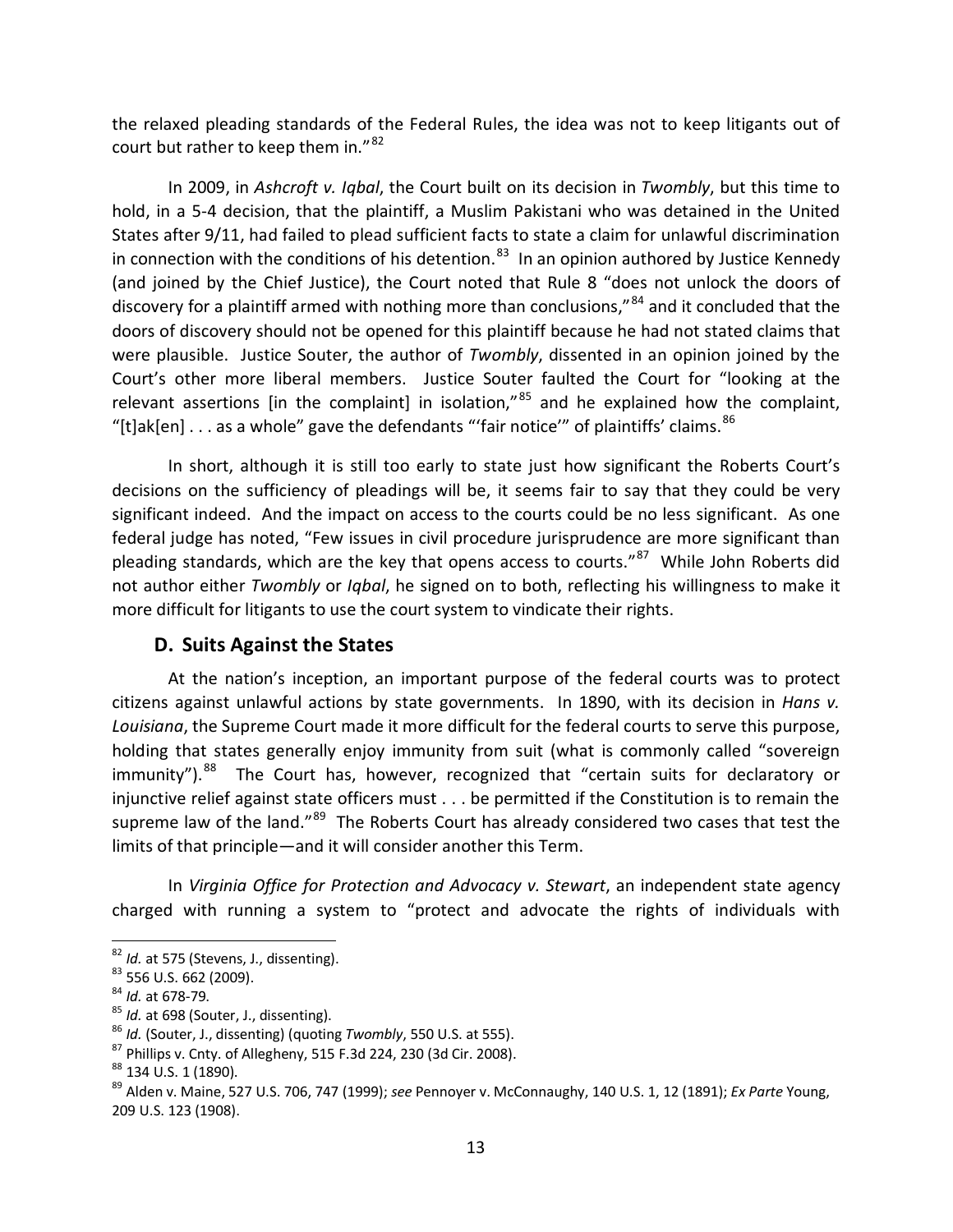developmental disabilities" sued the state to secure certain documents it needed to investigate the deaths of two patients and injuries to a third at state-run mental hospitals.<sup>[90](#page-13-0)</sup> Relying on the Court's seminal decision in *Ex parte Young*, the Court concluded, in a 6-2 decision written by Justice Scalia, "that entertaining [the suit] is consistent with our precedents and does not offend the distinctive interests protected by sovereign immunity." $91$  As the Court explained, the defendants "concede that were [the state entity] a private organization rather than a state agency, the doctrine would permit this action to proceed," and there was "no reason for a different result" in that case.  $92$  Justice Kennedy, one of the greatest champions of state interests on the current Court, agreed that the agency could sue under *Young*, though he wrote separately to note that there might be other constitutional problems with the federal scheme that led to the creation of the state agency.  $93<sup>3</sup>$  $93<sup>3</sup>$ 

Chief Justice Roberts, writing in dissent only for himself and Justice Alito, could not have disagreed more strongly, deriding the Court for engaging in a "substantial and novel expansion of what we have . . . called 'a narrow exception' to a State's sovereign immunity."<sup>94</sup> He faulted the Court for seeing no difference between a "suit against the State brought by a private party and one brought by a state agency."<sup>[95](#page-13-5)</sup> According to the Chief, "[i]t is the difference between eating and cannibalism; between murder and patricide. While the ultimate results may be the same—a full stomach and a dead body—it is the means of getting there that attracts notice."<sup>[96](#page-13-6)</sup> And he concluded by criticizing the Court for "undermin[ing] state sovereignty in an unprecedented and direct way."<sup>[97](#page-13-7)</sup>

Two years later, the Court considered another important case about the ability of individuals to use the federal courts to prevent unconstitutional state action. In *Douglas v. Independent Living Center of Southern California, Inc.*, the Court considered whether Medicaid providers and recipients may maintain a cause of action under the Supremacy Clause to enforce a federal Medicaid law that, in their view, conflicts with state Medicaid statutes.<sup>[98](#page-13-8)</sup> Because the relevant federal agency, in a change of position, concluded a month after oral argument that the state law satisfied federal requirements, the Court decided, 5-4, not to answer the question. Justice Breyer wrote an opinion (joined by Justice Kennedy and the Court's more liberal members) that vacated the lower court's decision and sent the case back to the lower court to be reconsidered in light of those intervening developments.<sup>[99](#page-13-9)</sup>

<span id="page-13-0"></span> $90$  131 S. Ct. 1632, 1636 (2011) (quoting 42 U.S.C. § 15043(a)(1)).

<span id="page-13-3"></span><span id="page-13-2"></span>

<span id="page-13-1"></span><sup>&</sup>lt;sup>91</sup> Id. at 1638.<br><sup>92</sup> Id. at 1639.<br><sup>93</sup> The agency was created as part of a condition to receive federal funds to improve the community services available to individuals with developmental disabilities.<br><sup>94</sup> *Id.* at 1645 (Roberts, C.J., dissenting).<br><sup>95</sup> *Id.* at 1649 (Roberts, C.J., dissenting).<br><sup>96</sup> *Id.* (Roberts, C.J., dissenting).<br><sup>97</sup> *Id.* at 1651 (Roberts

<span id="page-13-4"></span>

<span id="page-13-5"></span>

<span id="page-13-6"></span>

<span id="page-13-8"></span><span id="page-13-7"></span>

<span id="page-13-9"></span>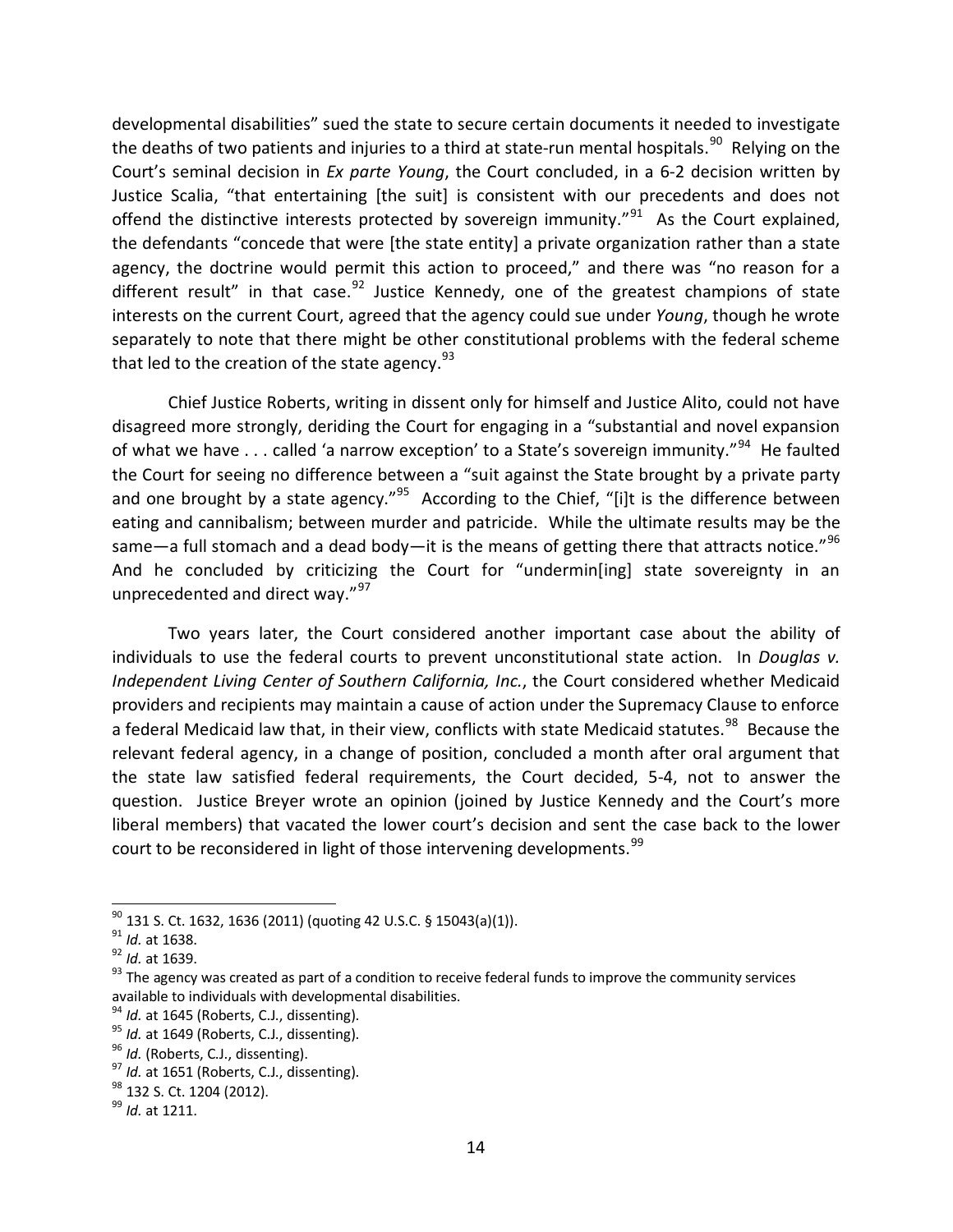In dissent, Chief Justice Roberts (joined by Justices Scalia, Thomas, and Alito) said the Court should have decided the underlying question and held that "the Supremacy Clause does not provide a cause of action to enforce the requirements" of federal law because "Congress, in establishing those requirements, elected not to provide such a cause of action in the statute itself." $100$  Roberts wrote that the Supremacy Clause is "'not a source of any federal rights," $101$ and that the federal courts enjoy no general equitable power to prevent unconstitutional state action; reaching such a conclusion, he wrote, would "raise the most serious concerns regarding both the separation of powers . . . and federalism."[102](#page-14-2) He diminished the significance of *Ex parte Young*, suggesting that it is applicable only when the plaintiff is "subject to or threatened with [an] enforcement proceeding" by the state. $^{103}$  $^{103}$  $^{103}$ 

In short, Chief Justice Roberts has made clear that he thinks the exception to state sovereign immunity should be an exceedingly narrow one, even if that means individuals are unable to access the federal courts to prevent unconstitutional state action. Roberts could not find five votes for that view in *Douglas*. We will see whether that continues to be the case later this year when the Court hears *Armstrong v. Exceptional Child Center*, which is scheduled for oral argument on January 20. That case raises the question the Court left undecided in *Douglas*, and although there seems little doubt about what the Chief Justice will say, it remains unclear what his Court will say. Although Justice Kennedy joined the majority in both *VOPA* and *Douglas*, his separate concurrence in *VOPA* suggested that he takes a narrow view of the scope of *Ex parte Young*. If Chief Justice Roberts convinces him to join the other conservatives this time around, *Armstrong* could end up being one of the most important access-to-court cases of Roberts's tenure so far. It could also have significant consequences for the American health care system, potentially making it much more difficult for individuals enrolled in Medicaid—a population that has grown significantly in recent years—to access care.<sup>[104](#page-14-4)</sup>

#### **IV. Conclusion**

John Roberts has long said that he thinks the role of the courts should be a limited one, and that restricting access to the courts is an important way to preserve that limited role. In his first decade as Chief Justice, he has made clear that his views on this score have not changed, consistently voting to limit access to the courts in a number of different ways. And although Roberts has often chosen not to write in these areas, when he has, he has made clear just how strongly he feels about these long-held views. Thus, while the record of the Roberts Court on access-to-court issues is at least somewhat mixed, the record of John Roberts is decidedly not. Unless there is a marked change in the years to come, Chief Justice Roberts's legacy when it

<sup>&</sup>lt;sup>100</sup> Id. at 1212 (Roberts, C.J., dissenting).

<span id="page-14-1"></span><span id="page-14-0"></span><sup>&</sup>lt;sup>101</sup> *Id.* (Roberts, C.J., dissenting) (quoting Chapman v. Houston Welfare Rights Org., 441 U.S. 600, 613 (1979)).<br><sup>102</sup> *Id.* at 1213 (Roberts, C.J., dissenting).<br><sup>103</sup> *Id.* (Roberts, C.J., dissenting).<br><sup>104</sup> Robert Pe

<span id="page-14-2"></span>

<span id="page-14-3"></span>

<span id="page-14-4"></span><sup>2014,</sup> http://www.nytimes.com/2014/12/28/us/obamacare-medicaid-fee-increases-expiring.html.